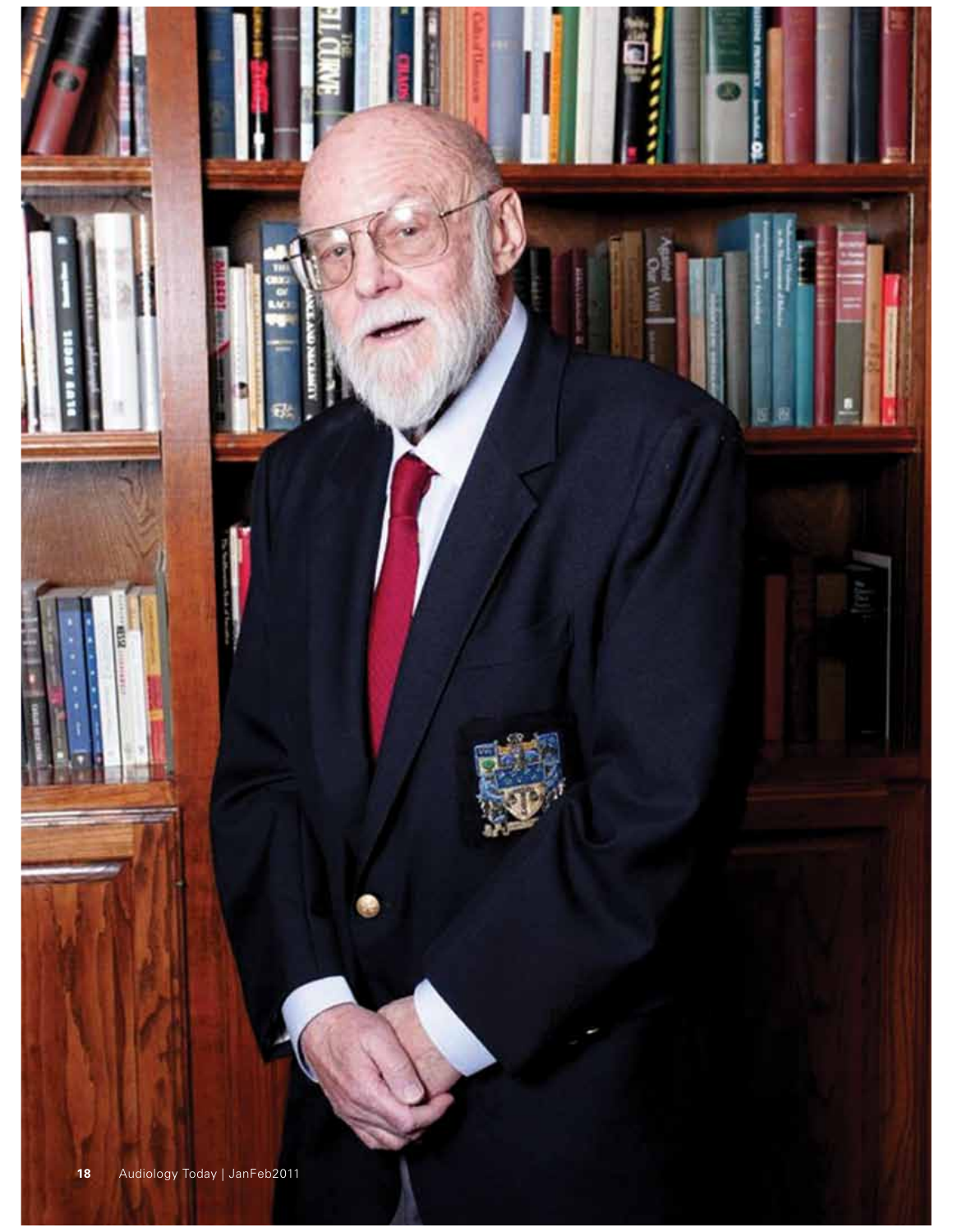

BY DAVID FABRY

Commemorating the 20th anniversary in 2008, the American Academy of Audiology's board voted to declare January 30 Founders' Day. *Audiolog y Today* was able to sit down recently with Dr. James Jerger, "the" founding member, first president, and host of the 1988 meeting.

**O**n January 30, 1988, 32 audiologists met in Houston,<br>
TX, to discuss the formation of a national profes-<br>
sional organization of, by, and for audiologists. TX, to discuss the formation of a national professional organization of, by, and for audiologists. Now, over 20 years later, the American Academy of Audiology comprises over 11,000 members, and it has become the world's largest professional organization of audiologists. Seven of the founding members (so far!) eventually served as Academy presidents, and the majority served in leadership roles for the Academy. The diversity and breadth of experience that they brought to the initial gathering provided the foundation for the Academy to advance the science and practice of audiology, and to achieve public recognition for audiologists as experts in diagnosis and treatment of hearing and balance disorders. By focusing on education, research, and clinical practice, the founding members of the Academy ensured that the profession of audiology would be guided by the pillars essential to any autonomous discipline.

Commemorating the 20th anniversary in 2008, the American Academy of Audiology's board voted to declare January 30 Founder's Day. *Audiology Today* was able to sit down recently with Dr. James Jerger, "the" founding member, first president, and host of the 1988 meeting.

Dr. Jerger is currently the distinguished scholar-inresidence in the School of Behavioral and Brain Sciences at the University of Texas at Dallas (UTD). Dr. Jerger was a student of Dr. Raymond Carhart, and he received his PhD from Northwestern in 1954; Carhart served as a subject in his dissertation, which investigated intensity discrimination in persons with sensorineural hearing loss. Subsequently, Dr. Jerger continued as a faculty

member at Northwestern, followed by a two-year stint in Washington, DC, with Gallaudet and the Veterans Administration. In 1968, he moved to Houston, where he remained for nearly 30 years, at Houston Speech and Hearing Center, Baylor College of Medicine, and the Methodist Hospital prior to moving to UTD in 1997.

Dr. Jerger has been the editor-in-chief of the *Journal of the American Academy of Audiology (JAAA)* since it was established in 1989. He has authored or coauthored over 300 publications, and through his alter-ego "Acronym Jim\*" has made an indelible impression on the vocabulary of every audiologist. To commemorate Founder's Day, Dr. Jerger was able to spend a few minutes talking with *Audiology Today*.

### **AT:** Thank you, Dr. Jerger, for taking time out of your schedule to speak with us. Looking back, are there any of your publications that you are particularly proud of? Are there any that you wonder, "What was I thinking"?

**JJ:** My very first paper, "A Difference Limen Recruitment Test and Its Diagnostic Significance," was published in the *Laryngoscope* in 1952. I hand-carried a reprint to the then head of the speech pathology and audiology department at Northwestern, Dr. Harold Westlake, and presented it proudly. He took a brief look at it, smiled at me, and said, "I would pay \$25 a copy if I could buy back all the reprints of my first paper." I was crestfallen at the time, but after sober reflection over many years I realized that this was pretty good advice for an aspiring researcher.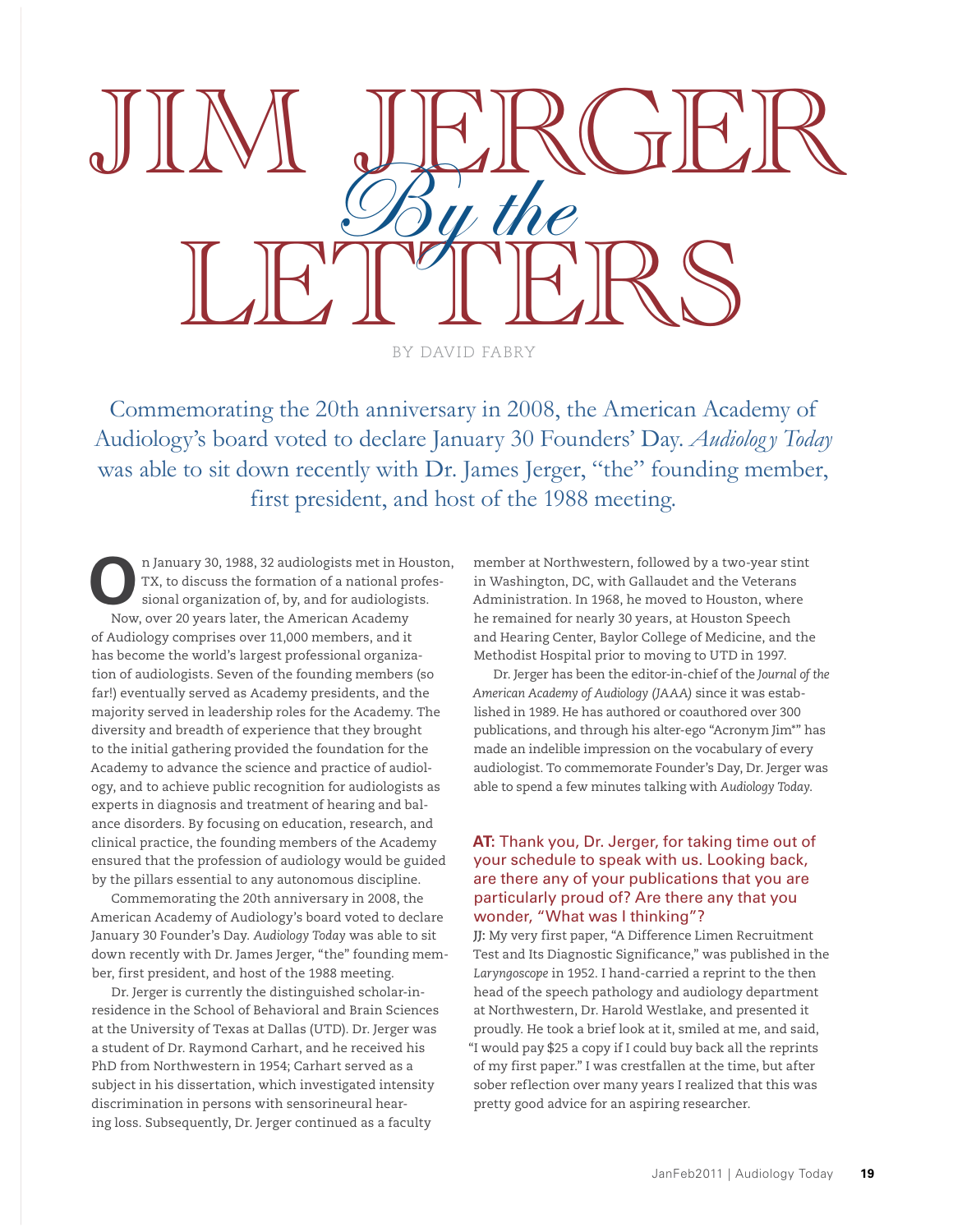Yes, there are a few papers that I am particularly fond of. One is the monograph, "Bilateral Lesions of the Temporal Lobe," which was published by *Acta Otolaryngologica* in 1969. Norbert Weikers, Frank Sharbrough, and Susan Jerger were co-authors. I like to think that this was a remarkable case study adding some fuel to the budding interest in auditory processing disorders in that period. Another, of course, was the 1970 paper, "Clinical Experience with Impedance Audiometry," published in the *Archives of Otolaryngology*, which continues to be cited to this day. Still another that comes to mind is a little-known paper, "Some Relations Between Normal Hearing for Pure Tones and for Speech," which was published in the *Journal of Speech and Hearing Research* in 1959 and co-authored with Ray Carhart, Tom Tillman, and John Peterson. This paper stands out in my



# Academy Founders

Lucille Beck Fred Bess Tomi Browne David Citron Michael Dennis Leo Doerfler\* David Goldstein James "Jay" Hall III Maureen Hannley Robert Harrison Linda Hood John Jacobson James Jerger Susan Jerger Robert Keith Paul Kileny

\*deceased

Vernon Larson H. Gus Mueller Frank Musiek Jerry Northern Wayne Olsen George Osborne\* Anita Pikus\* Ross Roeser Roger Ruth\* Daniel Schwartz Brad Stach Laszlo Stein\* Roy Sullivan Richard Talbott Laura Ann Wilbur Don Worthington memory because we executed a five-factor, repeatedmeasures analysis of variance with the sole aid of a World War II vintage Friden electric calculator. Today's students, with easy access to computers and statistical software programs, do not appreciate the privations we had to endure in those times. Trudging through the snow for miles just to get to the lab is another story, which I would detail if there were more space.

### Well, something about those long Evanston winters, however, certainly served as a catalyst for academic and professional productivity! Fast forward to today—what one research area do you think deserves the most attention?

Without question, it is an area that we might call "cognitive audiology," that is, the extent to which human cognitive processes impact our diagnostic measures and our rehabilitative efforts, especially in elderly persons. We are only in the beginning stages of understanding how factors such as memory, attention, vigilance, and speed of mental processing affect the accuracy and validity of our measures; how they influence our efforts to diagnose auditory disorders; and how they impact our efforts to restore communication abilities to hearing-impaired persons. The interactions among cognitive variables and auditory training programs is one particularly fruitful area for further research.

### It must have been a very special time at Northwestern in the 1950s and early 1960s; other than Carhart, who were your strongest early mentors?

Helmer Myklebust (Myke) and John Gaeth. When I had finished my undergraduate degree, and was looking around for a graduate program, it was Myke who encouraged me to stay at Northwestern and persuaded Ray Carhart to give me an assistantship. Myke was a unique individual who combined the skills of a clinician with a dedication to research on the issues revealed by his clinical work. It was a model that I have earnestly tried to emulate. Shortly after Myke arrived at Northwestern in the late 1940s, he set up a clinic to evaluate children suspected of hearing loss. He and his graduate students personally interacted with every child and parent. This work led him, in short order, to the concept of auditory disorders in children with otherwise normal hearing, a singular achievement for that era. John Gaeth was a good friend. We lived near each other in Glenview, IL, and often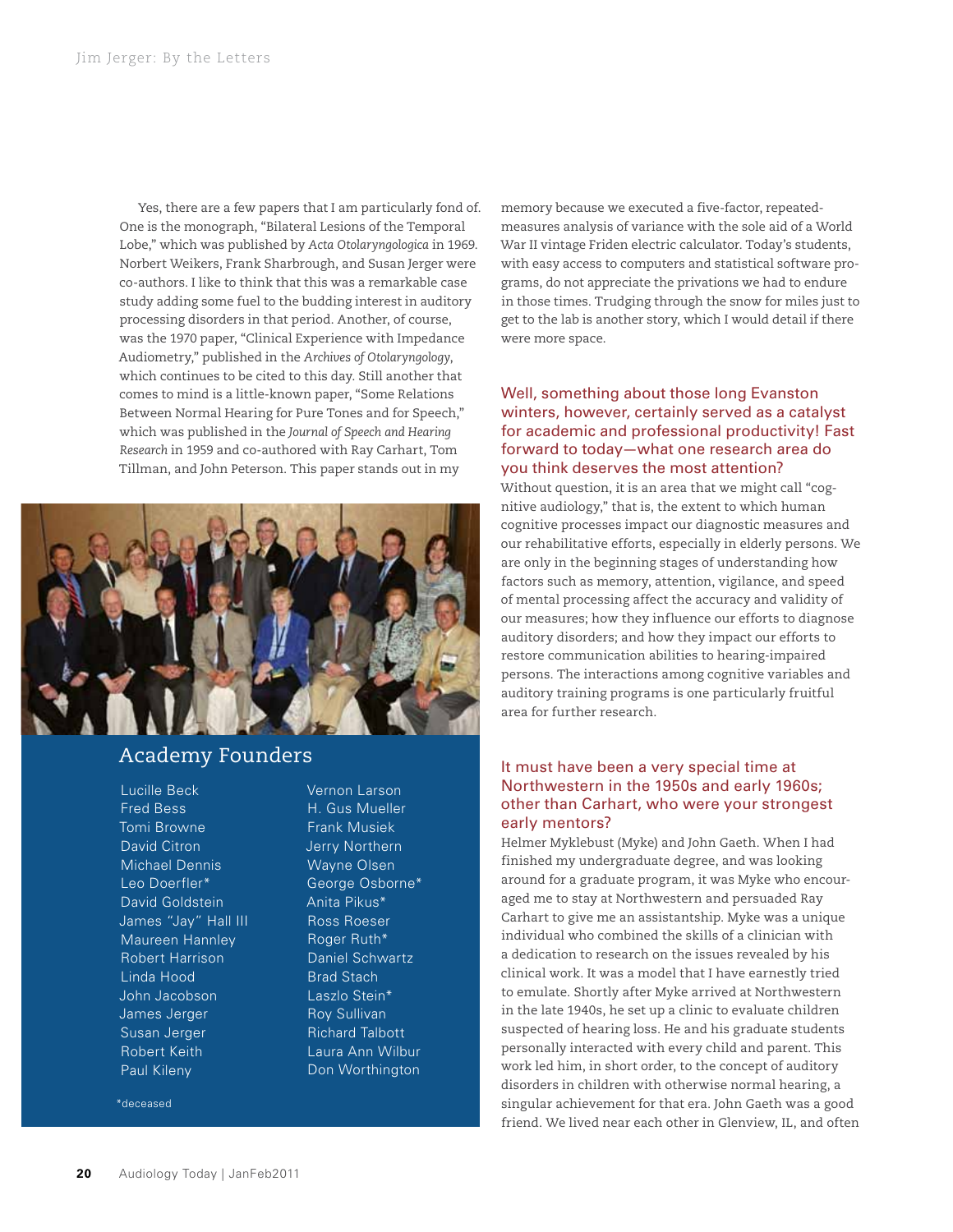With an unexpected snowfall in Dallas, Dr. Jerger remembers the winters in Evanston, IL, and how much fun the snow can be.

commuted to Evanston together. Gaeth's pioneering work on the speech recognition problems of elderly persons led me to a lifelong interest in aging in the auditory system.

### It is fascinating to consider the impact that mentors make on our thought processes and future direction. I always remind students and "future" leaders of the Academy to seek out and thank their mentors, as we are all products of our environment. If you were starting out in audiology today, which area within our scope of practice would you focus on?

Without question it would be evaluating the benefits of amplification and/or auditory training. Clearly this area is the core of our profession. It is our sine qua non. And it cries out for more imaginative research. The techniques and procedures available today are primitive in comparison with the sophisticated signal-processing and computer capabilities available to hearing aid engineers. A young person just starting out in this area has a clear field ahead, and accountability will be our number one consideration for many years to come.

### How many audiology academic training programs should our field have?

Somewhere between five and 10. I wrote an article on this for *Audiology Today* not too long ago. I noted that, across a variety of doctoral professions, the ratio of training programs to the size of the membership of the profession was remarkably constant. To be consistent with the professions of medicine, law, dentistry, optometry, and veterinary medicine, the number of AuD training programs should be five rather than the present number, which at last count was in excess of 75.

Why is this a problem? Because the size of the membership of a doctoral profession largely dictates the resources available to training programs. If we study the history of other doctoral professions we must conclude that only a profession very much larger than ours has the faculties, research support, training, and externship facilities to mobilize 75 programs capable of providing quality doctoral education.

### What do you think should be audiology's number one priority for the next 10 years?

Having our own accreditation process. It is absolutely essential that we break the bond that ties us to ASHA







#### **Announcing new E.A.R. Sound Checker™**  Protects hearing by easily checking surrounding decibel levels.

Just point the E.A.R. Sound Checker™ toward a sound source, press the button and three LED Lights indicate if sound levels are safe or dangerous, helping the user determine whether hearing protection should be worn.

Uses include shooting, music, dance clubs, military, law enforcement, industrial, sporting events, etc.

Every hearing professional dealing with hearing loss should have one!

**To order:**  www.earinc.com or call 800-525-2690.

800-525-2690 · www.earinc.com · www.EARsoundchecker.com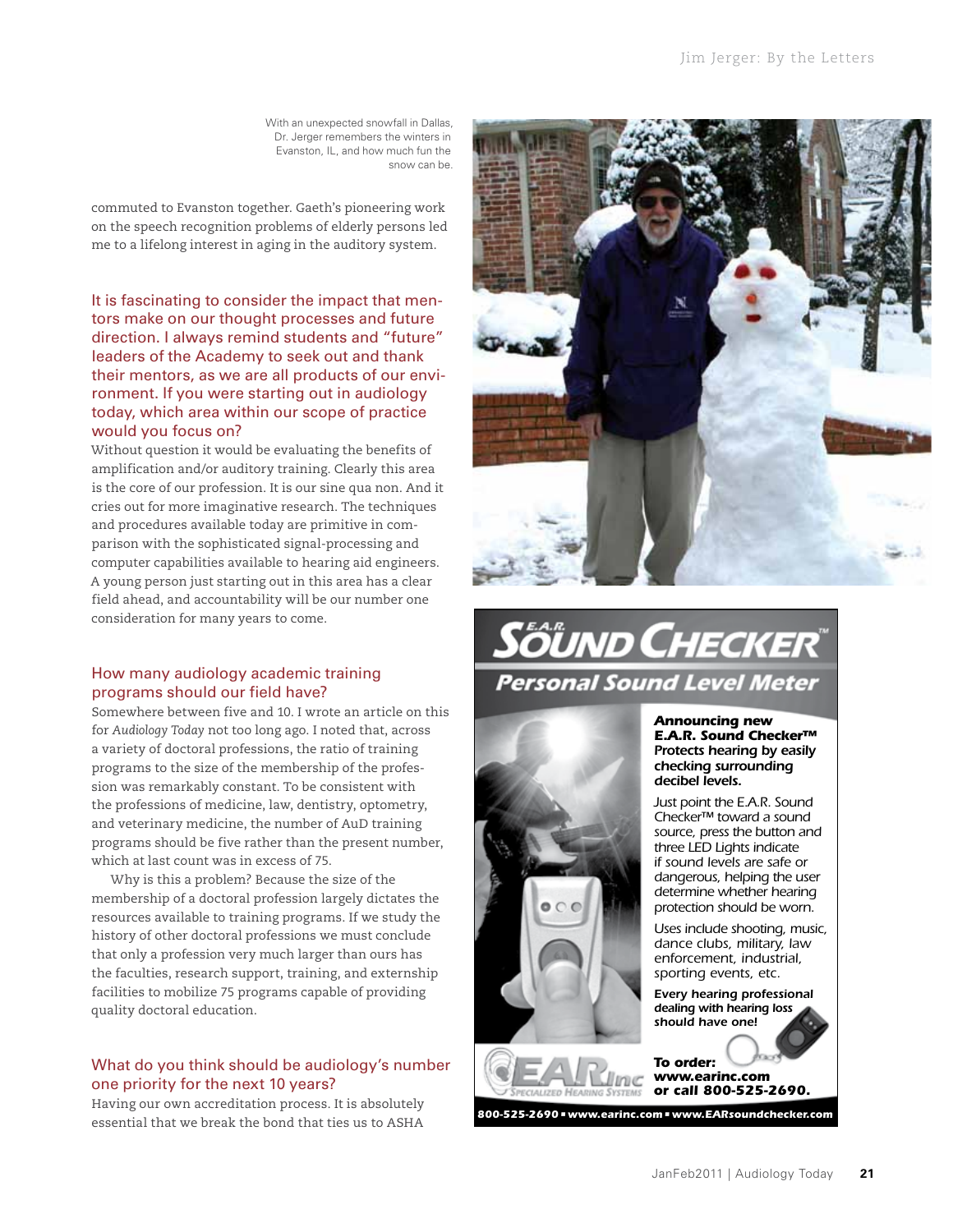accreditation. Until we have control of the process of accrediting training programs in audiology, our development as an independent health-care profession will be



Greta Stamper receives a AAA Foundation Jerger Award for Excellence in Student Research from Dr. James Jerger in 2009.

## Acronym Jim

Lyrics by: Charles (Chuck) Berlin Sung to the tune of: "It Had to Be You"

He's Acronym Jim Jim Jerger…that's him. Took us from SPAR to ABR Through SISI and SPIN. Then to SSI He's that kind of guy, First ICM, then CCM and now the 3-A we're in. He's Acronym's PAL, That's why we have SAL and SWAMI and RASP and Listening Tasks with Crockett et al. But nobody else gave us this list, which is why we all can't resist, old Acronym JIM He's Acronym JIM, a J ewel I n our

M idst

unduly influenced by a different model for the delivery of clinical services, by persons trained at a different level, in what is in many ways a different field of endeavor. Reducing the number of AuD training programs to a manageable level can be achieved only through the process of accrediting training programs. We must have this under our own control.

### Well said. On a related topic, the transition from the MA/MS to the AuD has resulted in fewer students achieving their PhD. Has the AuD degree hurt the scientific productivity of the field?

I think it is too early to say. There certainly continues to be a justifiable concern that the number of PhD candidates will decline to an unsafe level. Many have expressed the concern that individuals who, in former days, would have entered PhD programs are lost to research as they enter AuD programs instead. But that was already the case in the many previous programs where the PhD was essentially a "clinical degree" to begin with. There are, in our midst, many holders of the PhD degree whose contribution to the research base in our field has been minimal. But I suspect that people with a bent for research will find a way to get into it. I am somewhat encouraged, for example, by the fact that research submissions to the *Journal of the American Academy of Audiology* have shown a steady rise in contributors with AuD degrees over the past year. Another positive sign is the development of a combined AuD/PhD program at a small number of our training institutions. Here at the University of Texas/Dallas, for example, a combined program under the leadership of Ross Roeser is already underway.

### What has been the secret to your amazing sustained productivity?

There are actually three secrets:

- **1.** During the 29 years that I spent in the Department of Otolaryngology at the Baylor College of Medicine and the Methodist Hospital in Houston, I played the dual role of head of the audiology clinic and head of audiological research. This meant that I could coordinate the gathering of research data with the daily clinical evaluation of patients. That made it possible to amass data from large samples over comparatively short time periods.
- **2.** In addition, I met with the clinicians for 30-45 minutes at the end of every workday. We reviewed case